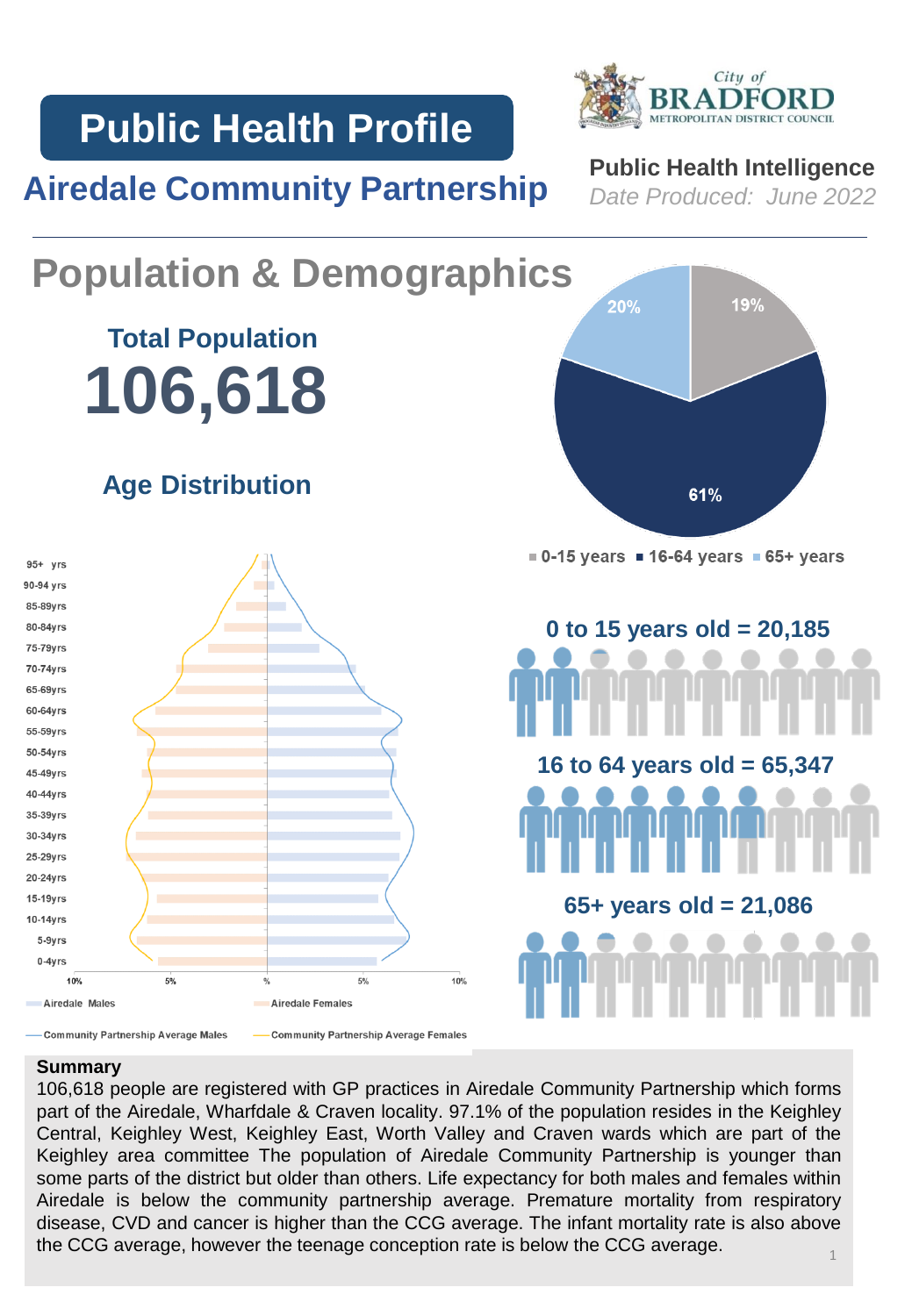# **Life Expectancy**

### **Three Year Averages 2018-20**



**Death Rate: per 100,000 population**

| eath<br>$\Box$<br>ð<br><b>ISe</b><br>ue |                               | <b>Community</b><br><b>Partnership Average</b> | <b>Airedale Community</b><br><b>Partnership</b> |
|-----------------------------------------|-------------------------------|------------------------------------------------|-------------------------------------------------|
|                                         | <b>Cancer</b>                 | 136.6                                          | 188.1                                           |
|                                         | <b>Cardiovascular Disease</b> | 113.5                                          | 138.2                                           |
|                                         | <b>Respiratory Disease</b>    | 46.8                                           | 51.6                                            |
|                                         | <b>All Causes</b>             | 453.0                                          | 552.5                                           |

**C** Significantly better **C** Not significantly different **C** Significantly worse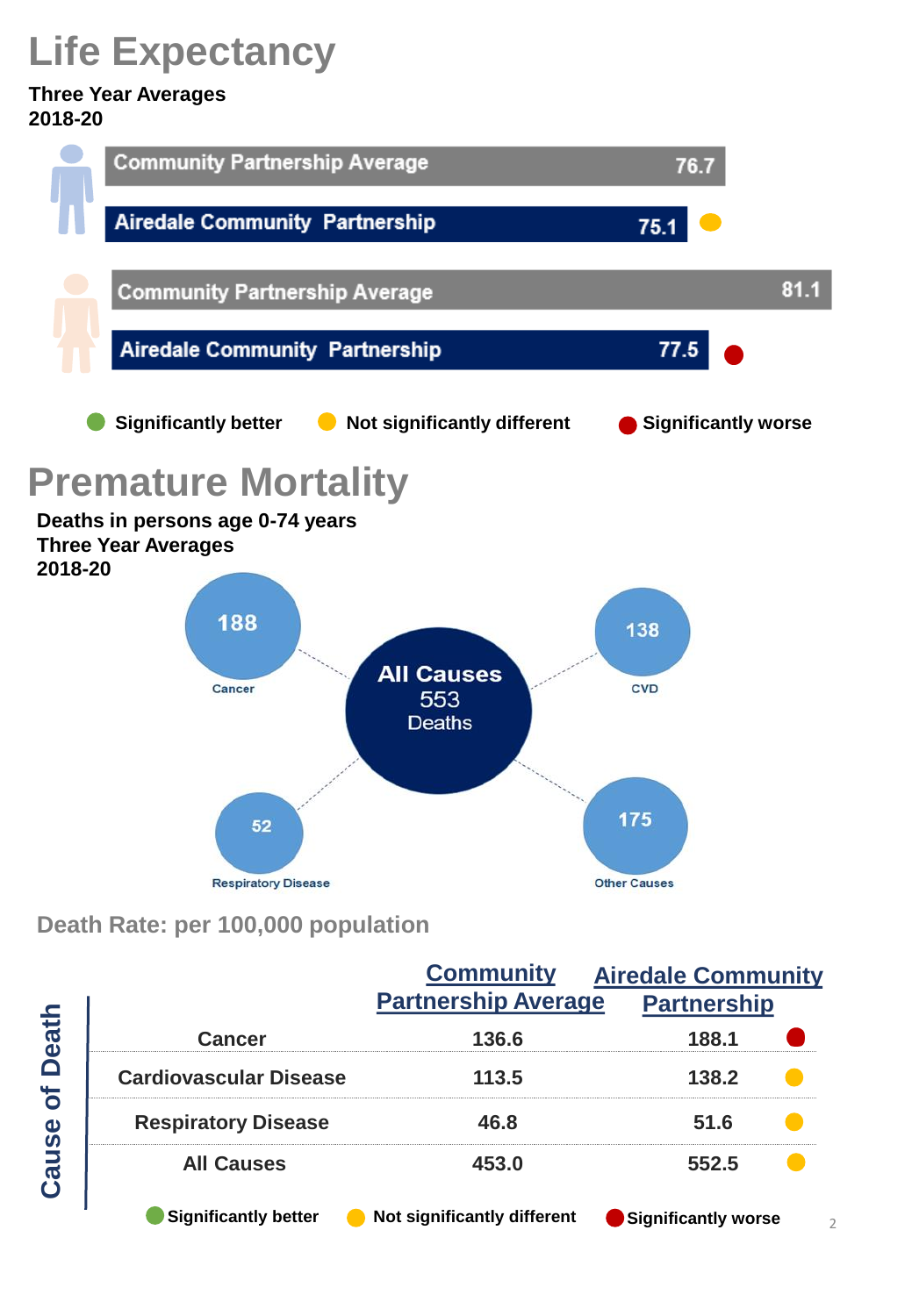# **Child Health**

## **Teenage Pregnancy**

**Number of conceptions per 1,000 females aged 15-17 2017-19**



### **Child Excess Weight**

**Proportion of children classified as overweight or obese 2017/18 to 2019/20**



### **Infant Mortality**

**Number of infant deaths under 1 year of age per 1,000 live births 2018-20**